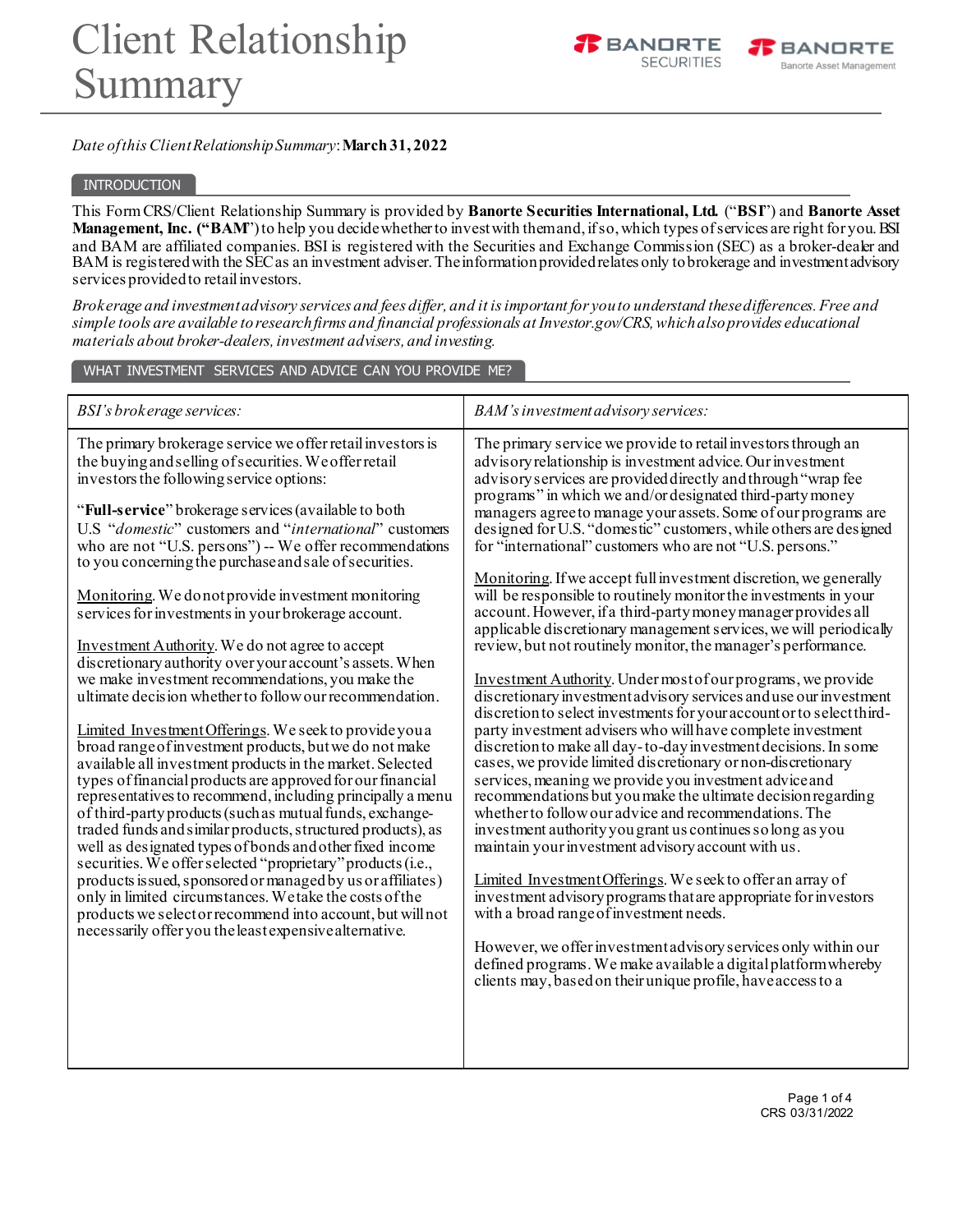| Account Minimums and Other Requirements. In most cases,<br>you must establish one or more custody and securities<br>execution accounts with one of our independent clearing<br>brokers, either APEX Clearing Corporation, or Pershing,<br>LLC, which we assist you in doing as an "introducing"<br>broker." Investment recommendations, if applicable, are<br>provided by us and not by APEX Clearing Corporation or<br>Pershing, LLC. There is no minimum amount required to<br>establish an account. You also must sign applicable customer<br>agreements and fund your account. | certain limited set of model portfolios.<br>The products we select or recommend will not necessarily be the<br>least expensive alternative.<br>Account Minimums and Other Requirements.<br>For investment advisory services of BAM that are not part of its<br>digital platform, you must sign applicable customer agreements<br>and establish a custody and securities execution account with an<br>independent broker-dealer firm, either APEX Clearing<br>Corporation, or Pershing, LLC which serve as custodians, and of<br>course you must fund your account. For such account<br>relationships, our affiliated broker-dealer, BSI, acts as<br>"introducing broker" and assists you in opening your account<br>with either APEX Clearing Corporation or Pershing, LLC. Each<br>account is subject to a minimum investment amount requirement<br>of \$50,000. |
|------------------------------------------------------------------------------------------------------------------------------------------------------------------------------------------------------------------------------------------------------------------------------------------------------------------------------------------------------------------------------------------------------------------------------------------------------------------------------------------------------------------------------------------------------------------------------------|-------------------------------------------------------------------------------------------------------------------------------------------------------------------------------------------------------------------------------------------------------------------------------------------------------------------------------------------------------------------------------------------------------------------------------------------------------------------------------------------------------------------------------------------------------------------------------------------------------------------------------------------------------------------------------------------------------------------------------------------------------------------------------------------------------------------------------------------------------------------|
|                                                                                                                                                                                                                                                                                                                                                                                                                                                                                                                                                                                    | BAM's digital platformals o requires a minimum of \$50,000.<br>For model investment portfolios offered by BAM, which utilize<br>a third-party money manager, you must open an account with<br>Interactive Brokers LLC which serves as the "wrap fee"<br>programcustodian.                                                                                                                                                                                                                                                                                                                                                                                                                                                                                                                                                                                         |

Note: In some cases, a financial representative may inform you that he or she is not able, due to his or her licensing or other restrictions, to offer you a desired product or service that is available through us, in which case the financial representative will introduce you to a financial representative who will be able to offer you additional products or services.

*For Additional Information about the different types of investment and advisory services we offer see (1)for brokerage services and BSI's fee schedules, see our Brokerage Services Guide and Important Disclosures document and (2)for advisory services, BAM's Form ADV Part 2A Firm Brochure (including a section on "Fees and Compensation") and Form ADV Part 2A, Appendix 1 Wrap Fee Program Brochure (including a section pertaining to Wrap Fee fees and compensation). For the Brokerage Services Guide and Important Disclosures document and the BAM Firm Brochure document information click here: <http://www.banortesecurities.com/resources.html>*

# **QUESTIONS YOU SHOULD ASK OUR FINANCIAL PROFESSIONAL**

**Given my financial situation, should I choose an investment advisory service? Should I choose a brokerage service? Should I choose both types of services? Why or why not?**

**How will you choose investments to recommend to me?**

**What is your relevant experience, including your licenses, education and other qualifications? What do these qualifications mean?**

# WHAT FEES WILL I PAY?

| Fees applicable to BSI's brokerage services                                                                                                                                                                                                                                                                                                                                                                                                                                                                                                                                                                                                                                                                                                                                                                                     | Fees applicable to BAM's investment advisory services                                                                                                                                                                                                                                                                                                                                                                                                                                                                                                                                                                                                                                                                                                        |
|---------------------------------------------------------------------------------------------------------------------------------------------------------------------------------------------------------------------------------------------------------------------------------------------------------------------------------------------------------------------------------------------------------------------------------------------------------------------------------------------------------------------------------------------------------------------------------------------------------------------------------------------------------------------------------------------------------------------------------------------------------------------------------------------------------------------------------|--------------------------------------------------------------------------------------------------------------------------------------------------------------------------------------------------------------------------------------------------------------------------------------------------------------------------------------------------------------------------------------------------------------------------------------------------------------------------------------------------------------------------------------------------------------------------------------------------------------------------------------------------------------------------------------------------------------------------------------------------------------|
| <b>Principal Fees and Costs. Our primary form of compensation</b><br>for brokerage services is "transaction-based" fees and<br>charges, meaning that we receive compensation each time you<br>conduct a financial product transaction through us. The type<br>and amount of transaction-based compensation we receive<br>varies by product and the size of the transaction, among other<br>factors, and can include loads, commissions, selling<br>concessions, mark-ups, mark-downs, premiums and sales<br>charges. Transaction-based fees and charges generally will be<br>more in the case of full-service brokerage than in the case of<br>discount and self-directed brokerage services.<br>Generally, the more you trade and the larger the amounts you<br>invest, the more you will pay us in transaction-based fees and | <b>Principal Fees and Costs.</b> Under our wrap fee programs, you<br>pay a "bundled" wrap fee, which is calculated as a stated<br>percentage of the assets held in your managed account with<br>us (i.e., "assets-under-management" or "AUM"). The fee<br>includes our investment advisory fees, the fees of any third-<br>party money managers or investment model strategists we<br>hire for your account, the Program Custodian's fees and<br>most, but not all, transaction costs and, for that reason, is<br>higher than a typical asset-based advisory fee that is not<br>bundled. The fee percentage of AUM you pay varies based<br>on the investment programs elected and may be reduced if<br>your account's AUM exceeds certain designated levels. |
| charges. We thus may have an incentive to encourage you to<br>trade often and to invest more.                                                                                                                                                                                                                                                                                                                                                                                                                                                                                                                                                                                                                                                                                                                                   | Our fees are paid quarterly in advance and are prorated for<br>any partial quarter if we commence management after the first<br>day of the quarter. We will automatically deduct the wrap fees                                                                                                                                                                                                                                                                                                                                                                                                                                                                                                                                                               |
| Other Fees and Costs. You will also incur all applicable fees,<br>costs and expenses of the financial products you purchase (such<br>as mutual fund management and distribution fees, servicing<br>fees and operating expenses), which will reduce the amount<br>available for you to invest or                                                                                                                                                                                                                                                                                                                                                                                                                                                                                                                                 | from the assets in your program account when due and, if you<br>close your account during a billing period, we will refund to<br>you the pro rata amount of any wrap fees that you prepaid.<br>Under some of our programs, our wrap fees are negotiable in<br>the case of clients maintaining                                                                                                                                                                                                                                                                                                                                                                                                                                                                |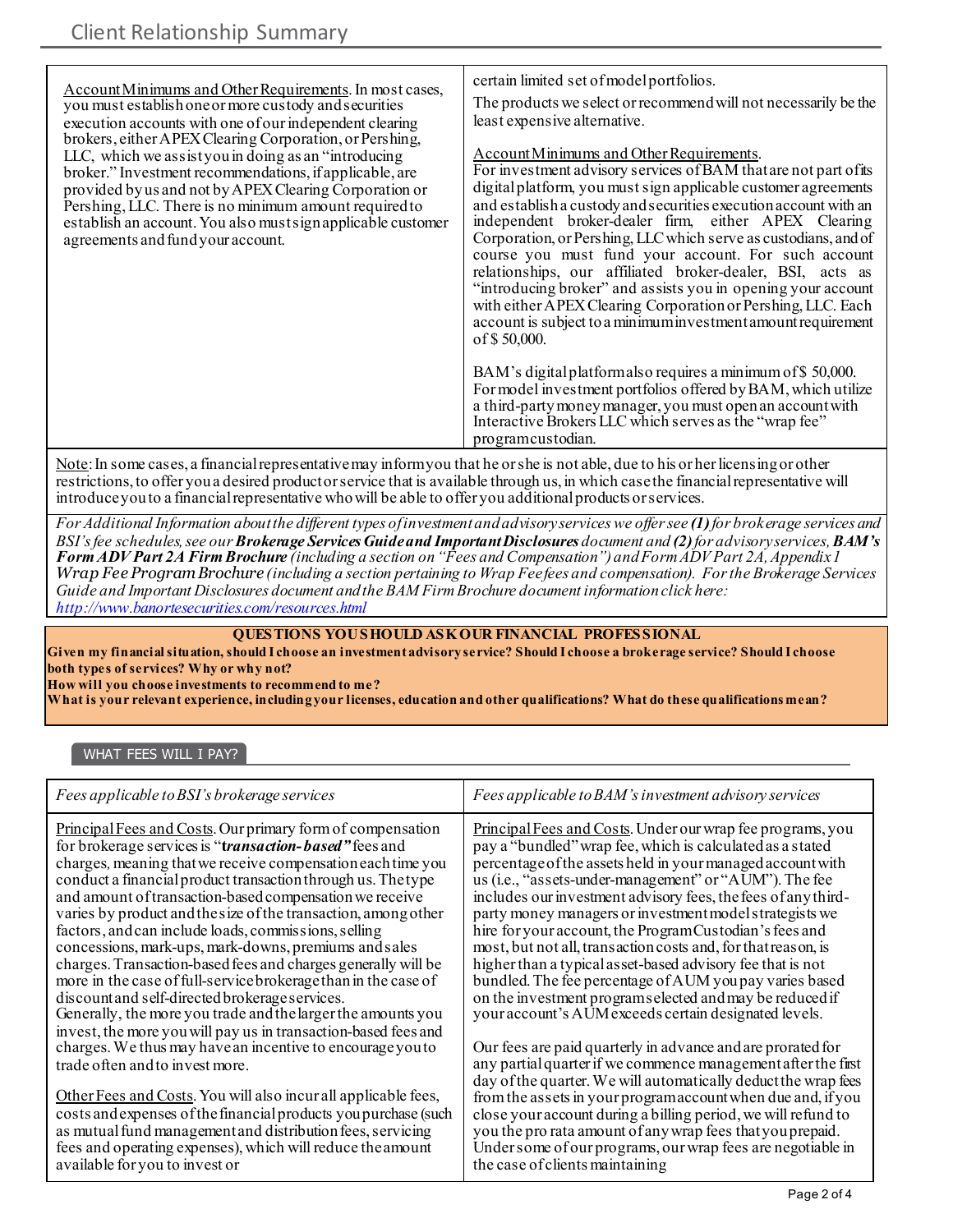| your investment return, or both. Additional fees and charges apply | designated minimum asset levels and under certain other        |
|--------------------------------------------------------------------|----------------------------------------------------------------|
| as described in our applicable fee schedules, as revised from time | circumstances (including promotional purposes).                |
| to time. We also pass along to you the fees and charges that our   |                                                                |
| clearing firm (either APEX Clearing Corporation or Pershing,       | Other Fees and Costs. Our bundled wrap fee does not cover,     |
| LLC) imposes in connection with financial product transactions.    | and you will incur, both direct and indirect additional costs, |
| If you purchase directly from the product provider, you may        | expenses, fees and charges, including that you will bear the   |
| experience savings, but the product provider may impose its own    | fees, costs and expenses of any mutual funds or other pooled   |
| fees and charges. More complete information is available by        | investment vehicles we purchase for your managed account.      |
| clicking on the link below which will take you to the Brokerage    | Certain types of brokerage commissions and transaction         |
| Services Guide and Important Disclosures document.                 | costs also are not covered by the bundled wrap fee and will    |
|                                                                    | be paid from your account's assets.                            |

*You will pay fees and costs whether you make or lose money on your investments. Fees and costs will reduce any amount of money you make on your investments over time. Please make sure you understand what fees and costs you are paying.*

*For Additional Information about applicable fees and costs see (1)for brokerage services and BSI's fee schedules, see our Brokerage Services Guide and Important Disclosures document and (2)for advisory services, BAM's Form ADV Part 2A Firm Brochure (including a section on "Fees and Compensation") and Form ADV Part 2A, Appendix 1 Wrap Fee Program Brochure (including a section pertaining to Wrap Fee fees and compensation). For the Brokerage Services Guide and Important Disclosures document and the BAM Firm Brochure document information click here: <http://www.banortesecurities.com/resources.html>*

### **QUESTIONS YOU SHOULD ASK OUR FINANCIAL PROFESSIONAL**

**Help me understand how these fees and costs might affect my investments. If I give you \$10,000 to invest, how much will go to fees and costs, and how much will be invested for me?**

WHAT ARE YOUR LEGAL OBLIGATIONS TO ME WHEN PROVIDING RECOMMENDATIONS AS MY BROKER-DEALER OR WHEN ACTING AS MY INVESTMENT ADVISER? HOW ELSE DOES YOUR FIRM MAKE MONEY AND WHAT CONFLICTS OF INTEREST DO YOU HAVE?

Standard of Conduct Applicable to Us.*When we provide you with a recommendation as your broker-dealer or act as your investment adviser*, we have to act in your best interest and not put our interest ahead of yours. At the same time, the way we make money creates some conflicts with your interests. You should understand and ask about these conflicts because theycan affect the recommendations and investment advice we provide you. Here are some examples to help you understand what this means.

Examples of How We Make Money and Conflicts We Have *Brokerage Services (BSI)* --

Proprietary Products: We offer proprietary products (products issued, sponsored or managed by us or our affiliate) to international customers under limited circumstances. When we sell you a proprietary product, we, our affiliates and our financial representatives receive additional compensation and other types of financial benefits. This creates an incentive for us to recommend a proprietary product over products issued by independent providers.

Third-Party Payments: When acting as your broker-dealer, in many cases the products we offer or their providers pay us additional compensation on a recurring, ongoing basis (paid monthly, quarterly or annually), such as "trail" commissions, 12b-1 fees, distribution fees, shareholder servicing fees, account maintenance fees and similar fees. This compensation is paid, at least in part, as an incentive for us to sell their products. This creates an incentive for us to offer and recommend products that pay us additional compensation instead of products that do not pay such additional compensation or that offer lower amounts of additional compensation.

Revenue-Sharing and Similar Payments: We receive various forms of "third-party payments" in the form of revenue- sharing, marketing support, cost-sharing, meeting support and similar payments or benefits from the providers of many of the mutual funds, annuity products, unit investment trusts and structured products that we sell. Typically, third-party compensation is paid by the product provider from the revenues it earns from its products and increases based on the amount our customers invest in their products.This creates anincentive for usto promote the products of providers whoprovide third-party payments or provide increased levels of third-partypayments.

Principal Trading: When acting as your broker-dealer, we may act as "principal" (i.e., recommend that you purchase an investment that we own or that we otherwise hold for our own account) in connection with your purchase or sale of U.S. Treasury and Agency securities, corporate debt securities and municipal debt securities. We have the potential to make more by acting as principal than we would in conducting a transaction in the same security as agent, and we, therefore, have incentives to sell securities to you at a higher price and buy securities from you at a lower price.

*Advisory Services (BAM)* -- Because our investment advisory fees are "asset-based," we have an incentive to encourage you to increase theassetsin your accountwith us.Dependingon the leveloftradingin your account, you may paymore in asset-basedfees than you would paying on a transaction-by-transactionbasis.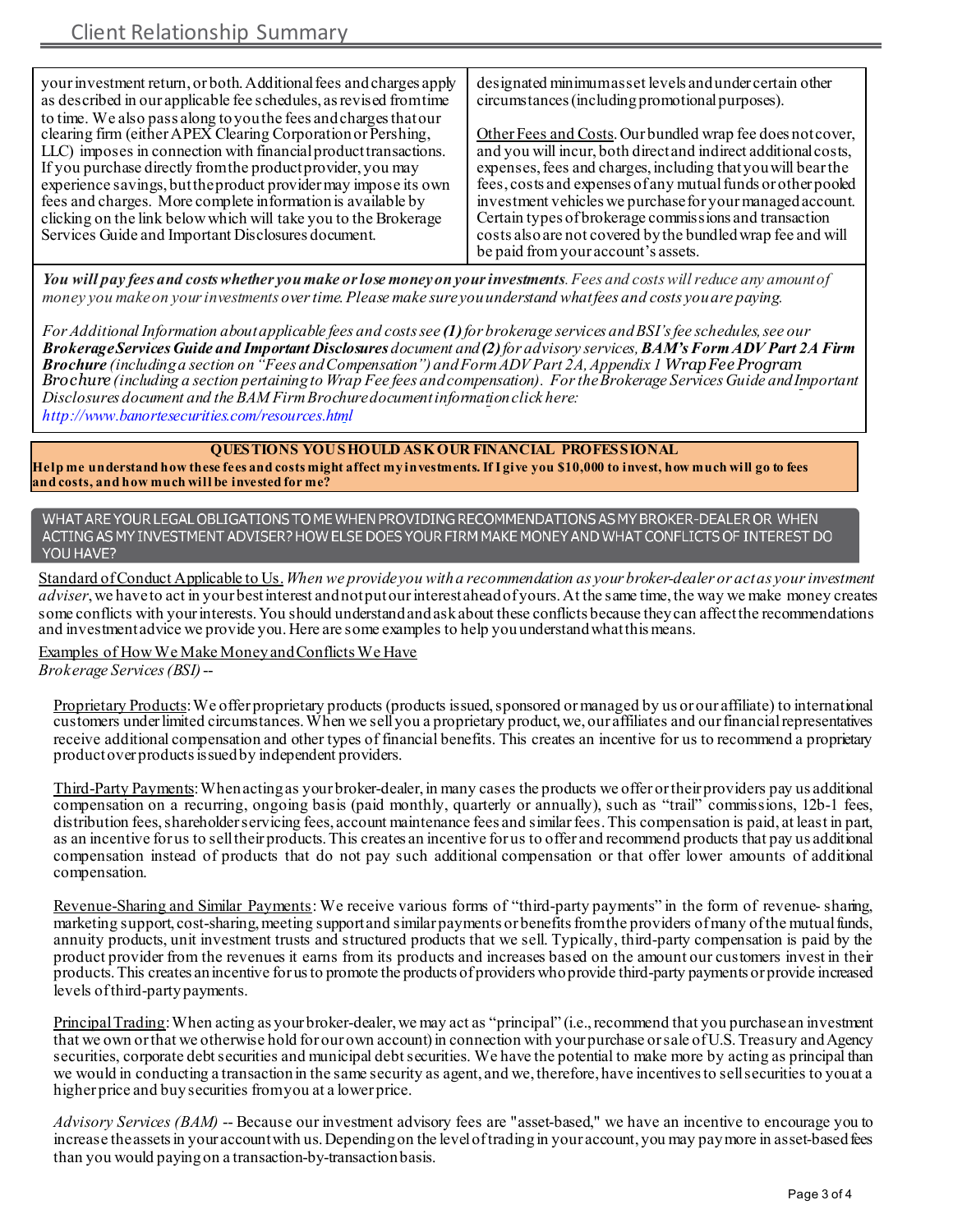*For Additional Information about conflicts of interest see (1)for brokerage services and BSI's fee schedules, see our Brokerage Services Guide and Important Disclosures document and (2)for advisory services, BAM's Form ADV Part 2A Firm Brochure (including a section on "Fees and Compensation") and Form ADV Part 2A, Appendix 1 Wrap Fee Program Brochure (including a section pertaining to Wrap Fee fees and compensation). For the Brokerage Services Guide and Important Disclosures document and the BAM Firm Brochure document information click here: <http://www.banortesecurities.com/resources.html>*

#### **QUESTION YOU SHOULD ASK OUR FINANCIAL PROFESSIONAL How might your conflicts of interest affect me, and how will you address them?**

### HOW DO YOUR FINANCIAL PROFESSIONALS MAKE MONEY?

Most of ourfinancialrepresentatives are "commission-based" employees who donotearn a regularsalary and insteadlooksolely to their compensation under our incentive compensation plan to earn a living. These financial representatives are compensated under their incentive compensation plan based on their success in selling our brokerage products and investment advisory services. Specifically, the financial representatives will be paid a percentage of identified "cash compensation components" such as transaction-based compensation, third-party payments (for example, 12b-1 fees and trailers) and managed account fees attributable to activity in your accounts.The higherthe financialrepresentative'ssales productionleveloverthepreceding 12-monthperiod,the higher the earning potential for the financial representative under the incentive compensation plan. In addition, many of our financial representatives whoearn a salaryalsowill receive additionalcompensationunder ourincentive planor otherwisebased onrevenues generated from the sale of financial products they are approved and licensed to sell. These compensation arrangements create conflicts of interest between you as a customer and your financial representative, specifically: 1) your financial representative's compensation depends, in many cases entirely, on whether they sell you brokerage products or an advisory services relationship; 2) your financial representative can earn more by encouraging you to conduct more brokerage transactions, to invest more dollars and to invest in products that generate a higher level of revenue for us; 3) the more sales your financial representative can generate, the greaterthe percentage oftransaction-based compensation,third-party payments and managedaccountfees he orshe will be paid by us; and 4) your financial representative can have an incentive to recommend that you open an advisory account relationship ifthere is an expectation that you will conduct a limited number of brokerage transactions.

Our financial representatives also receive various forms of non-cash compensation from investment product providers that is not in connection with any particular customer or investment, including promotional items, meals, entertainment, customer workshops or events, marketing or advertising initiatives and other forms of non-cash compensation. Investment product providers also pay, or reimburse us and/or our financial representatives, for the costs associated with education or training events that may be attended by our employees and financial representatives and for conferences and events we sponsor. The product recommendations offered by our financial representatives may be influenced by receipt of such non-cash compensation from a product provider.

DO YOU OR YOUR FINANCIAL PROFESSIONALS HAVE LEGAL OR DISCIPLINARY HISTORY?

Yes. You should visit Investor.gov/CRS for a free and simple search tool to research us and our financial professionals.

### **QUESTIONS YOU SHOULD ASK OUR FINANCIAL PROFESSIONAL As a financial professional, do you have any disciplinary history? For what type of conduct?**

### WHERE CAN I FIND ADDITIONAL INFORMATION?

For additional information regarding our brokerage services see the Services Guide (available as noted below or by calling us at 713- 980-4600. For information regarding BAM's advisory services, see BAM's Form ADV Part 2A Firm Brochure and Form ADV Part 2A, Appendix 1 Wrap Fee Program Brochure (available by calling BAM at 713-980-4600 or by emailing [compliance@banortesecurities.com](mailto:compliance@banortesecurities.com)). You may also request an up-to-date copy of this Form CRS/Client Relationship Summary, also by calling 713-980-4600 or e-mailin[g compliance@banortesecurities.com.](mailto:compliance@banortesecurities.com)

### **QUESTIONS YOU SHOULD ASK OUR FINANCIAL PROFESSIONAL**

**Who is my primary contact person? Is he or she a representative of an investment adviser or broker-dealer. Who can I talk to if I have concerns about how this person is treating me?**